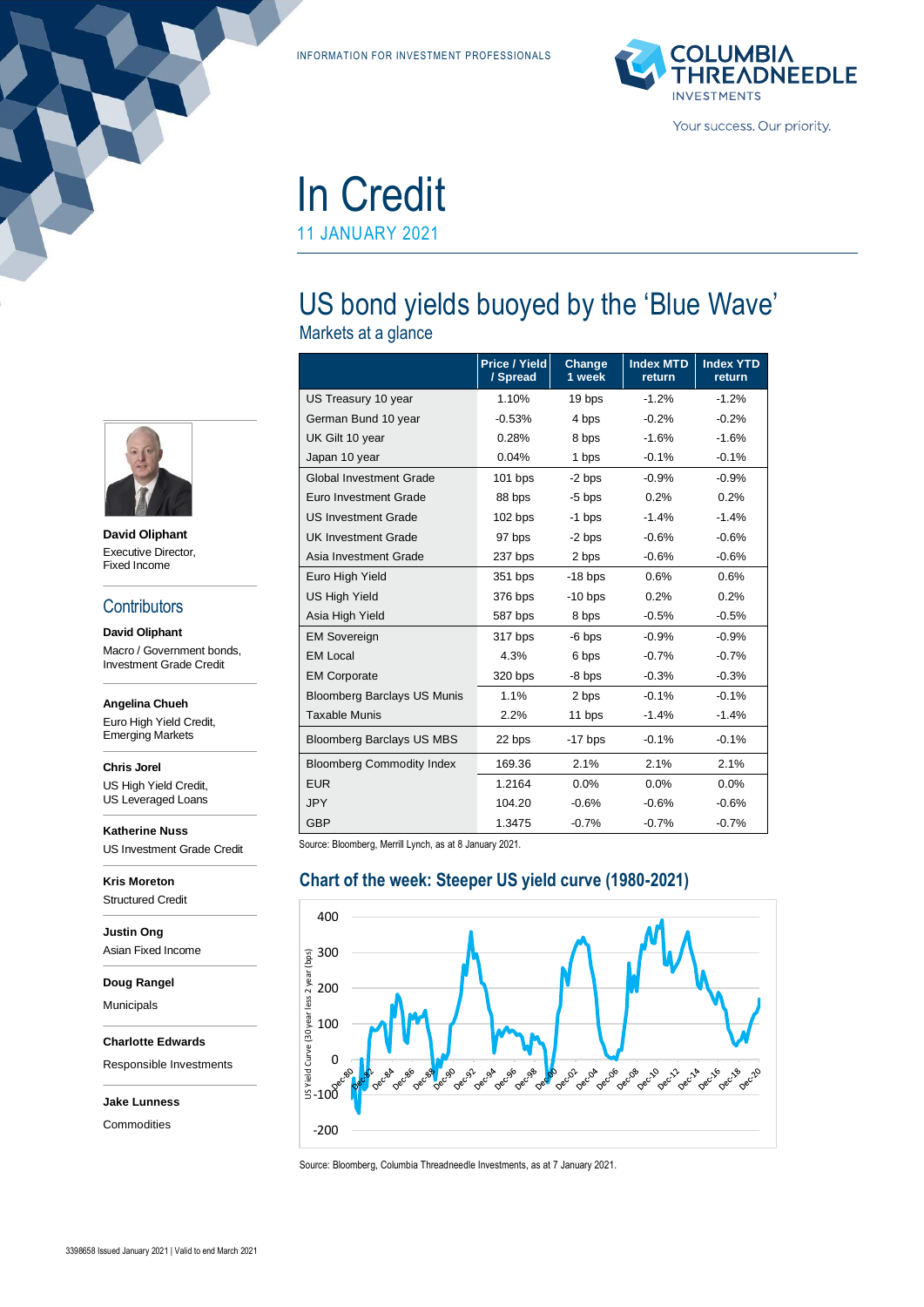#### Macro / government bonds

As the US Political landscape evolves (after Democratic Party victories in Georgia) and the risk of increased (bond-financed) government spending grows, US bond yields have also risen materially. This is driven by supply fears but also rising inflation concerns. Evidence of the latter can be seen in a steeper yield curve and in rising 'breakeven' yields as well as the highest bond yields in many months. A rise in the oil price added to the theme.

Specifically, the difference between long-dated (30-year) US government bonds and their shorter dated (2-year) cousins has widened from around 50bps in February of last year to over 160bps at the time of writing **(see chart of the week)**. Meanwhile long-term inflation expectations, as measured by the yield gap between conventional and inflation-protected government bond yields, have risen to over 2% (from around 0.5% in Spring of 2020). This is now a more 'normal' level and more a reflection of the panicky and illiquid market conditions that prevailed in March 2020.

This phenomenon has been US centric, however, and the same conditions and outcomes have been far less visible in Europe or the United Kingdom. Indeed, yields in both areas have barely moved in the last few weeks. To underline this, inflation in Germany came in at a miserable -0.3% y/y last week. We stick to the view that longer-term inflation is likely to remain pretty subdued; the secular forces of technology use (including WFH), deunionisation and its effect on collective bargaining, ageing populations with a lower propensity to spend, as well as globalisation, are likely to constrain price rises in the coming years. This comes at a time of sub-standard economic growth and higher unemployment.

In other news, the battle between rising Covid-19 infections (new and old variant) and the rollout of vaccines continues with the UK seemingly having a sharp rise in new variant cases but a sizeable programme of immunisations.

Lastly in a data heavy week, German retail sales and employment were stronger than expected, while eurozone money supply growth headed into double digit percentage growth. Car sales for 2020 showed a 15% decline in the US. Non-farm payrolls showed a disappointing 140k loss in jobs, which was focused on the service sector and in areas such as restaurants and bars. Meanwhile, the US unemployment rate came in at 6.7%. In Europe there was better employment news with a decline in the unemployment rate to 8.3%.

#### Investment grade credit

Credit markets enjoyed a better week than their government cousins with spreads tightening. All investment grade markets were tighter, but euro-denominated credit has outperformed this year thus far. It was a busy week for new issuance after the year end lull, while we expect this year to be relatively light for primary market activity after the deluge of funding last year.

In specific news in the Telecom sector, we are coming to the end of the US C-band spectrum auction that started on 8 December. The market is now expecting these auctions to raise around \$90 billion, up from previous expectations of \$35 billion. For key players such as Verizon and AT&T the cost of these auctions delays their planned deleveraging. UK Utility Centrica sold it US business with use of proceeds directed to support its balance sheet and pension scheme. Meanwhile, food retailers appear to have had a good Christmas period with lockdowns supporting sales.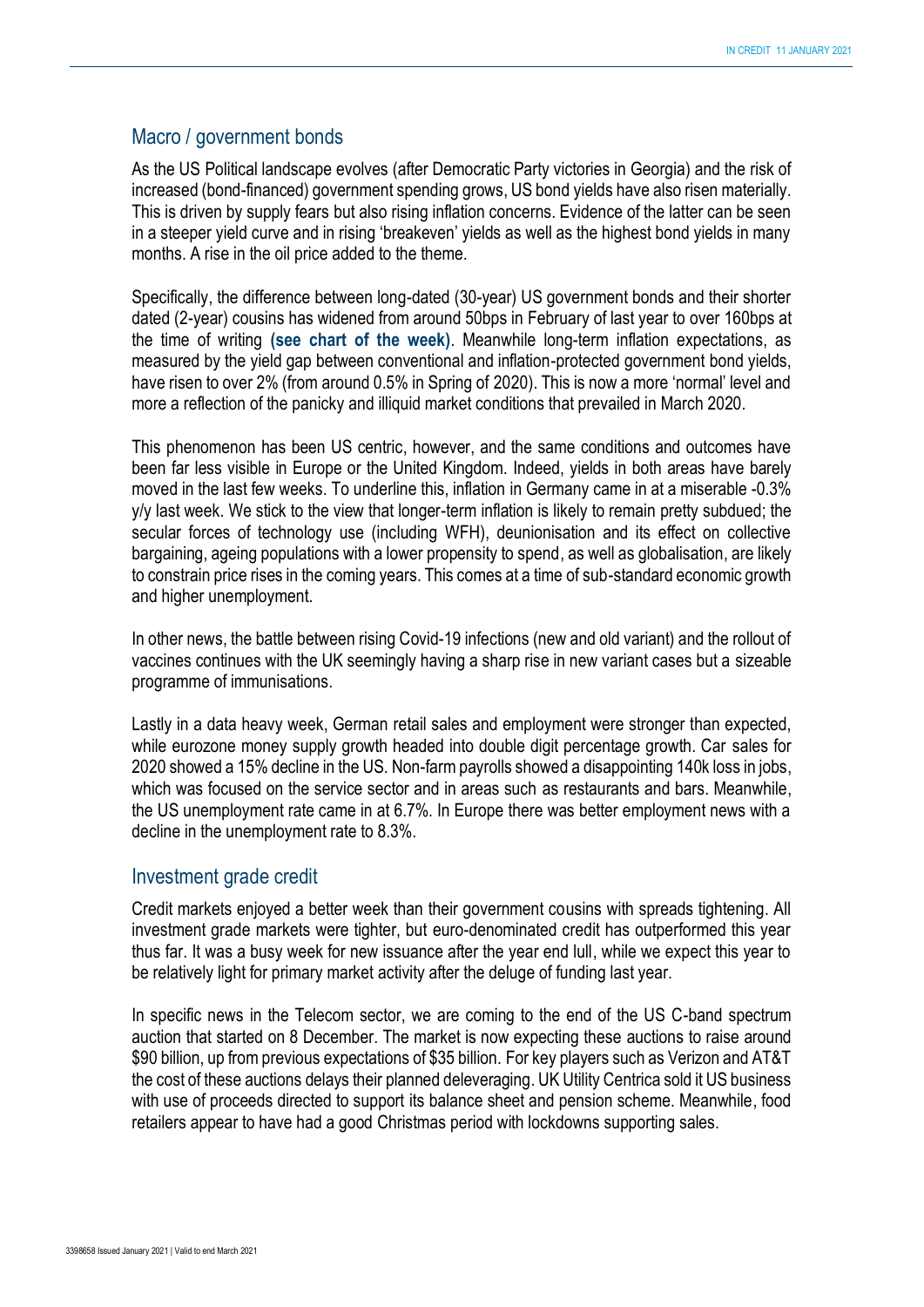## High yield credit

US high yield bond prices were roughly unchanged over the week despite a rise in 10-year US treasury yields to a 10-month high as the Democratic sweep of the two Georgia Senate run-off elections is likely to materially alter the near-term outlook for fiscal policy. The ICE BofA US HY CP Constrained index returned 0.21% and spreads were 10bps tighter over the week. The asset class experienced a modest \$196 million outflow over the week and saw the new issue calendar re-open with \$7.4 billion of issuance.

A quiet start to the new year for European high yield as the world returned from the break. With more lockdowns and pressure on health systems across Europe, it's hard to see the subdued mood lifting in the immediate future. The primary market opened up slowly with one issue by Adler, the German real estate group, but in good size as the initial €1 billion talk for the 2-tranche deal was upsized to €1.5 billion with final price coming in tighter by 50bps from initial price talk. A return to inflows with €170 million into the asset class, both via ETFs and managed accounts. The market was firm as spreads tightened in 18bps from the start of the year.

A slew of M&A news started the year as Groupe Ecor (ECOREG) confirmed they were in exclusive talks with Derichebourg for the sale of the company. Entain (GVC/ Ladbrokes) announced that it is buying Sweden's Enlabs (online gaming) for £250 million. At the same time, Entain has received a takeover offer from MGM resorts. Finally, the Fiat (Ba1 dev/ BB+ W pos and BBB- Sta) – Peugeot (Baa3/ BBB-/ BBB) merger to create Stellantis was signed off by shareholders this week. S&P rewarded the news, upgrading Fiat Chrysler back to investment grade with a rating of BBB-.

## Leveraged loans

Leveraged loans prices were very firm in the first week of 2021 as a combination of a bid for risk assets and refocus on rate risk increased the attractiveness of the asset class. The loan index returned +0.66% with Split B/CCC loans (+1.36%) outperforming B loans (+0.59%) and BB loans (+0.63%). Referencing the J.P. Morgan Leveraged Loan index, yields and spreads (3-year) decreased 18bps and 21bps over the past week to 4.92% and 465bps, respectively. As with high yield bonds, absolute yields are the lowest yield for the index since inception, although spreads of 471bps compare to as low as 441bps on 21 January 2020. The asset class reported a small \$10 million outflow following four consecutive weekly inflows. However, inflows were strong over the second half of the week following the 'Blue Wave' outcome in the Georgia Senate elections.

#### Structured credit

The Agency MBS market posted a negative 11bps return last week, besting their more duration sensitive high-quality peers in both investment grade corporates and treasuries. The sector overall benefits from a significantly shorter duration of roughly 3.3 years as rates back-up. The housing market remains robust with limited supply and strong affordability. Speeds are still fast despite higher rates, which in theory should slow refis. Interest-only investments are performing well, as expected in this bear steepening environment. In ABS, spreads continue to compress on continued demand and light supply. New issuance volumes finished 2020 down 20% vs. 2019. Delinquencies climbed across a number of products going into year-end, however, the outcome of the Georgia Senate run-off elections and the Democratic victories in both Senate races should result in more substantial fiscal expansion and benefit the sector.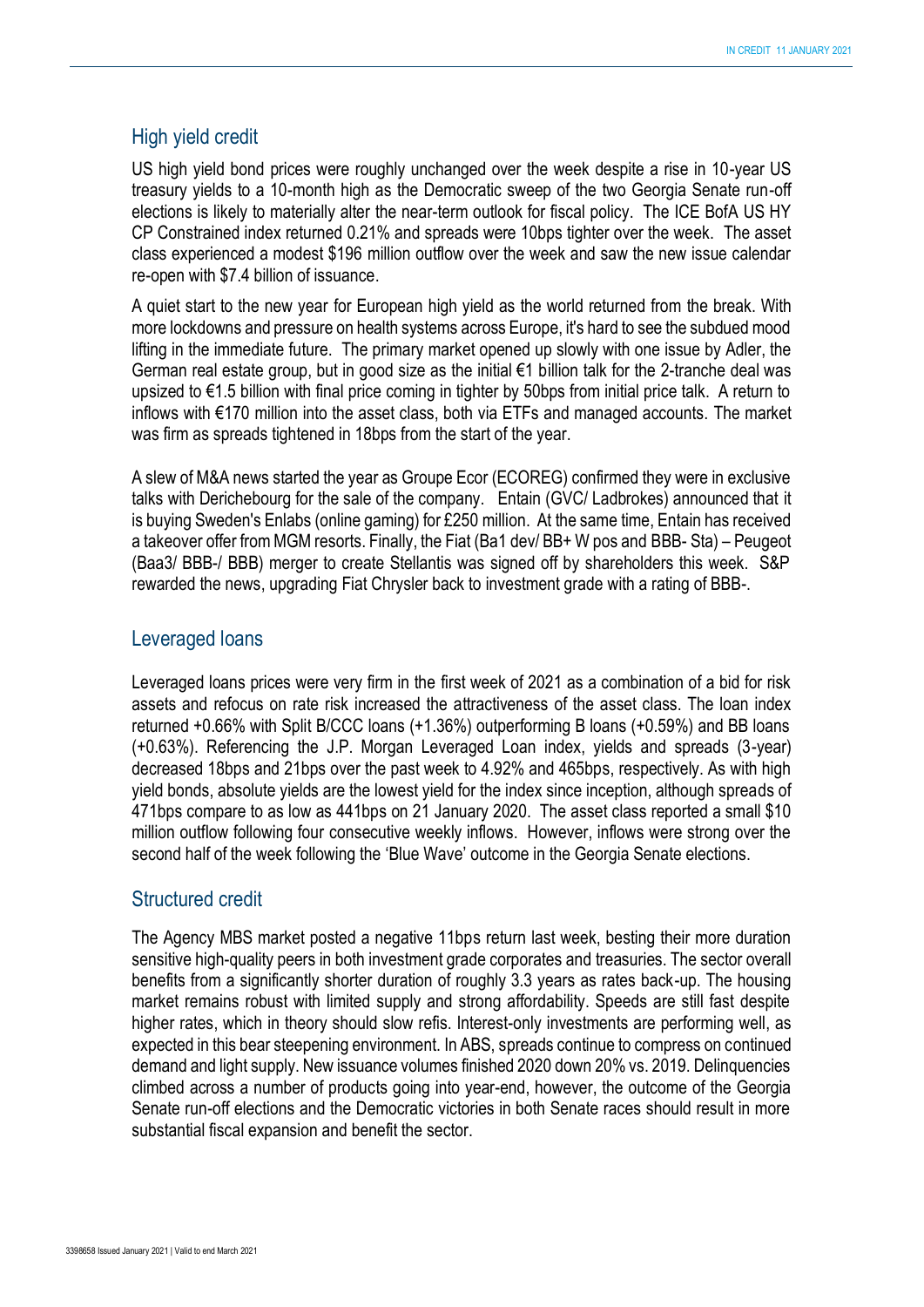#### Emerging markets

Emerging markets started the year with a firm footing as hard currency and corporate spreads both contracted 6bps. Local EM returned -0.7% largely due to EM FX losses. The asset class saw a substantial inflow of \$2 billion, of which two thirds was for hard currency and the rest into local currency funds.

The primary market opened with 'a bang' with a record issuance of \$24.5 billion in government and corporates. Mexico kicked off 2021 with a 50-year US dollar bond, issue size \$3 billion and largely oversubscribed. The bond was largely targeted to Taiwanese life insurance companies, which means it will likely be quite illiquid, as a 'buy and hold bond'. India and Indonesia quickly followed with issue sizes of \$1 billion and \$3 billion and were similarly more than 3x oversubscribed. Corporates, like Sinopec who issued a 3-tranche bond, were active this week as firms scrambled to issue opportunistically to redeem high-coupon existing bonds or to raise new money to booster liquidity. Notably, Chinese non-SOEs were seen looking to print new bonds given they are less vulnerable to sanction noise from the US.

In regional news, the rift between Saudi Arabia and Qatar eased as Saudi announced a re-opening of its borders with Qatar. Major issues remain, however, as key differences have yet to be resolved (eg, Qatar's foreign relations with Iran and Turkey; closing of Al Jazeera news network). Still, this is a step in the right direction.

#### Asian fixed income

On 5 January 2021, the Trump administration issued an Executive Order to prohibit transactions on eight Chinese apps. The Executive Order, which will take effect in 45 days, affects Alipay, WeChat Pay, Tencent QQ, QQ Wallet, Camscanner, Vmate, ShareIT and WPS Office. With regards to Alipay, as of end September 2020, there were 731 million MAU (monthly active users) with 80+ million monthly active merchants. The bulk of payment volume is in Mainland China. Total Payment Volume (TPV) on Alipay in Mainland China was CNY118 trillion for the June 2020 LTM period. The amount of international TPV transaction was CNY622 billion (less than 1% of the domestic TPV).

The Trump administration is also reportedly considering a potential investment ban on Alibaba and Tencent Holdings. The investment prohibition currently applies to 35 Chinese companies on the Military List and this takes effects on 11 January 2021. Among others, the affected Chinese companies comprise China National Offshore Oil Corp, SMIC, Huawei, ChemChina and China General Nuclear Corp. Moody's downgraded Saka Energi and placed the ratings on review for further downgrade. Saka Energi has made a partial repayment of a shareholder loan to its parent company, Perusahaan Gas Negara (PGN). Moody's highlights its expectation of a lower likelihood of financial support from PGN to Saka Energi.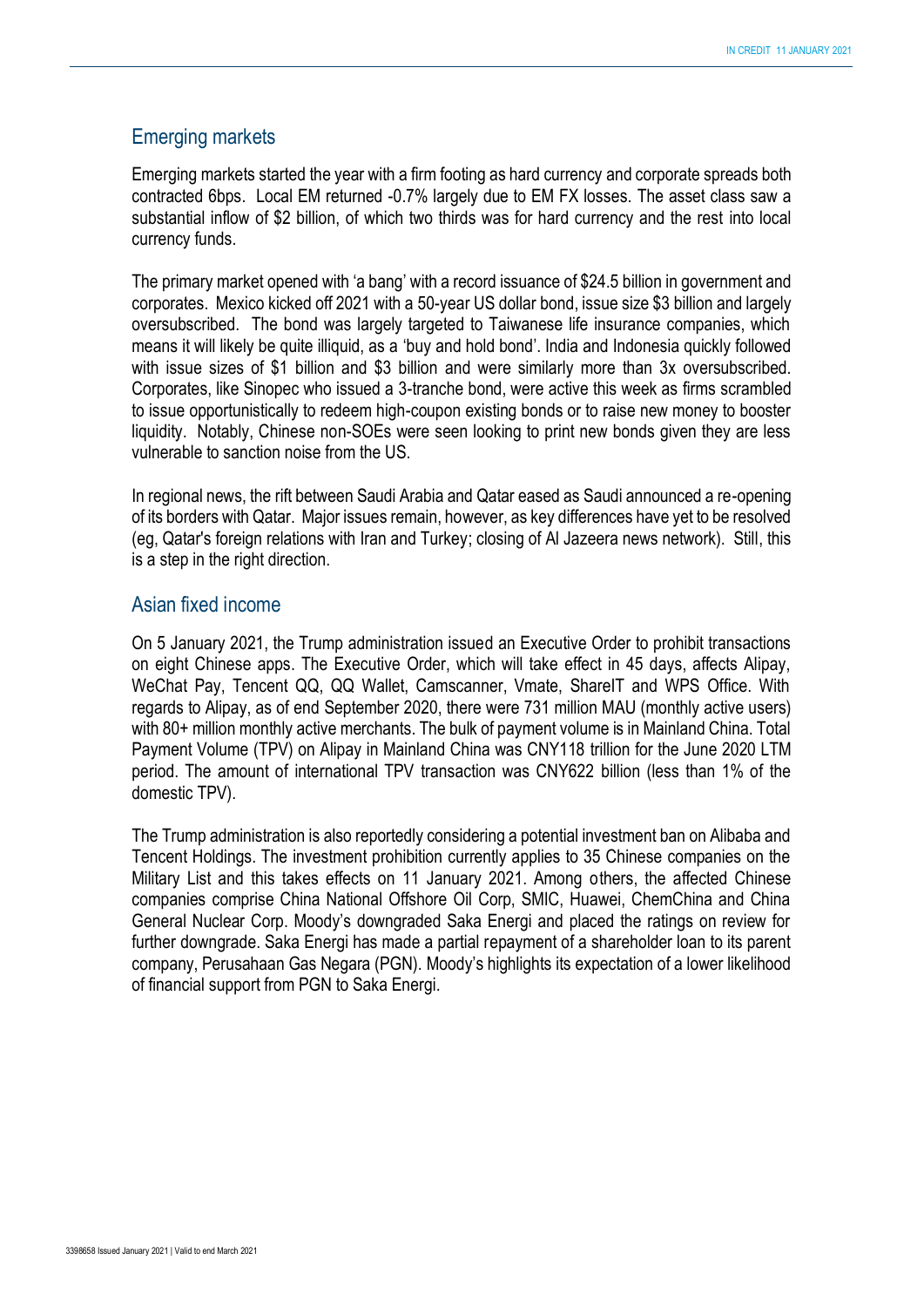#### **Commodities**

The commodity index rallied 2.1% last week. WTI climbed by more than 7%, to exceed the \$50 a barrel threshold for the first time since February 2019. This was on the back of the Saudi Arabia production cut announced for February and March as well due to the enhanced demand from Asia. The US rig count rose to 360 but is still significantly below the 781 count for this time last year. Agricultural commodities rallied by 1.9%. Weather concerns persist for South America and China continues its strong demand for grains. In base metals, nickel rallied by 4.5% spurred by favourable forecasts for electric vehicle sales, particularly in China as well as supply issues in Indonesia

In precious, gold and silver prices declined by 2.4% and 4.7% respectively as treasury yields rose above 1% making non-interest-bearing assets less attractive.

#### Responsible investments

The Prince of Wales is to introduce an Earth Charter at the One Planet Summit this week, to give guidance to businesses and corporate leaders to plan for a more sustainable future by 2030. This charter is part of the 10-point Sustainable Markets Initiative first launched by the Prince last year at the World Economic Forum.

Orders for new ships haves declined owing to the coronavirus pandemic, global trade disputes as well as firms working on their emissions targets and looking for alternative-fuel technologies. In efforts to avoid the downfall Odfjell SE, a Nordic shipping company, is planning to issue a sustainability-linked bond that will fund its 'fleet transition plan'. It hopes to half the carbon intensity of its fleet by 2030 from the level in 2008.

Green, social and sustainable bond issuance this year so far as reached \$5.8 billion (according to Bloomberg), which is an 89% increase on this time last year.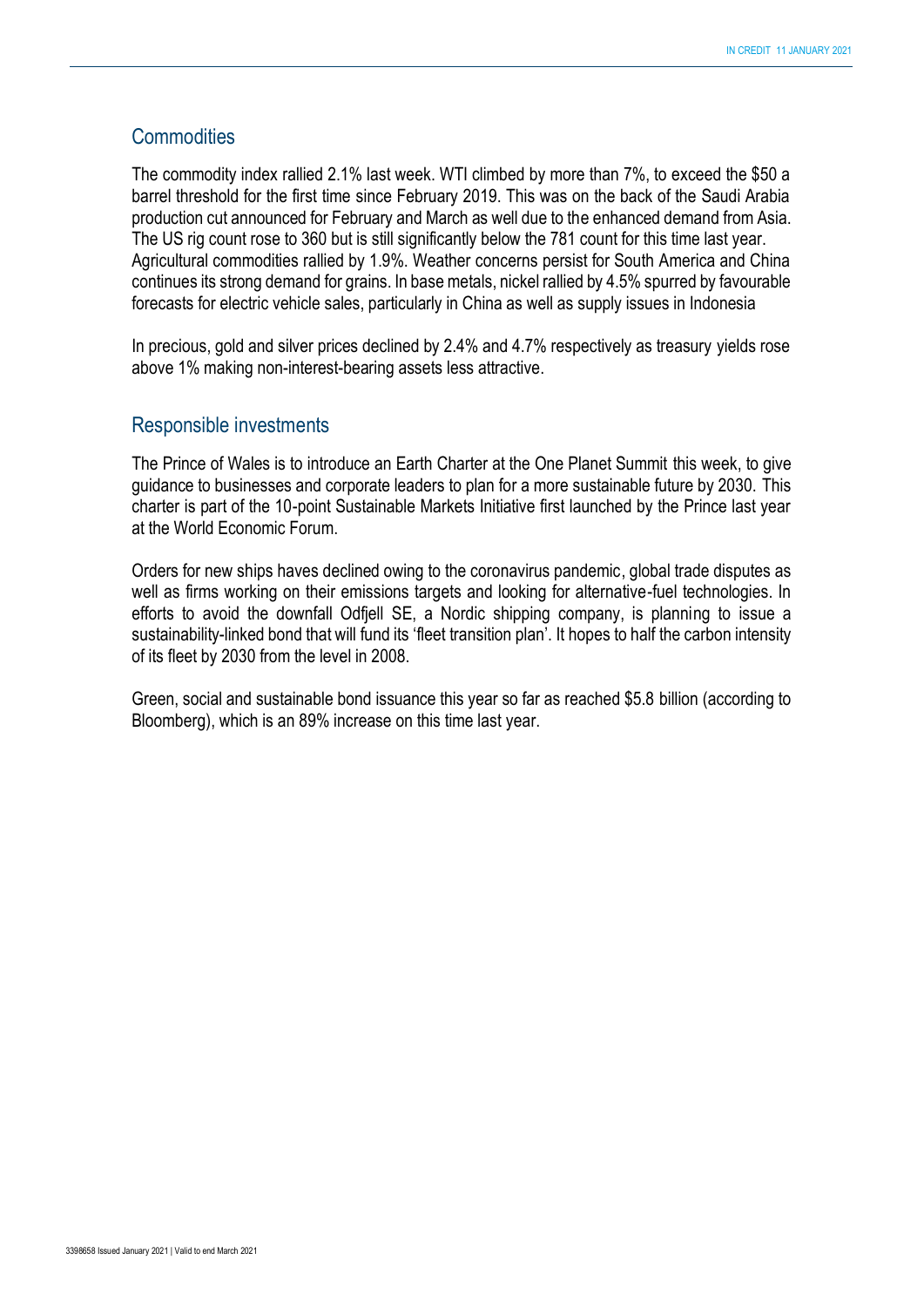## Summary of fixed income asset allocation views

### **Fixed Income Asset Allocation Views**



| THREADNEEDLE<br>11 <sup>th</sup> January 2021<br><b>INVESTMENTS</b>                         |                                                                                                                |                                                                                                                                                                                                                                                                                                                                                                                                                                                                                                                |                                                                                                                                                                                                                                                                                                    |  |  |
|---------------------------------------------------------------------------------------------|----------------------------------------------------------------------------------------------------------------|----------------------------------------------------------------------------------------------------------------------------------------------------------------------------------------------------------------------------------------------------------------------------------------------------------------------------------------------------------------------------------------------------------------------------------------------------------------------------------------------------------------|----------------------------------------------------------------------------------------------------------------------------------------------------------------------------------------------------------------------------------------------------------------------------------------------------|--|--|
| <b>Strategy and positioning</b><br>(relative to risk free rate)                             |                                                                                                                | <b>Views</b>                                                                                                                                                                                                                                                                                                                                                                                                                                                                                                   | Risks to our views                                                                                                                                                                                                                                                                                 |  |  |
| <b>Overall Fixed</b><br>Income<br><b>Spread Risk</b>                                        | Under- $\frac{1}{2}$ -1 0 +1 +2 weight                                                                         | Recent performance is entirely justifiable based on better<br>fundamentals & balance sheets, and the arrival of a vaccine.<br>Despite this outlook, valuations matter. After a monster month<br>of returns, most spreads are well within long-run average.<br>■ We have likely already seen peak liquidity in financial markets.<br>We do not expect material tightening in financial conditions<br>next year, but it is certainly a risk worth watching.                                                      | Moving to neutral, risks are two-sided.<br>A recovering economy propels spreads to all-<br>time tights.<br>The recovery gets bungled by vaccine delays,<br>geopolitical interruptions, or a limping                                                                                                |  |  |
| <b>Duration</b><br>$(10-year)$<br>$('P' = Periphery)$                                       | P<br>\$<br>¥<br>Short $\sqrt{2}$ -1 0<br>$+1$ <sup>+2</sup> Long<br>£<br>€                                     | Renewed virus concerns and economic disruption to keep<br>nominal growth subdued<br>Reflation credibility still low, although risks from fiscal policy<br>Fed QE and high personal savings underpin demand for<br>treasuries<br>ECB bond buying scheme supports Eurozone market<br>Duration remains best hedge for further risk asset correction                                                                                                                                                               | Vaccine development pace exceeds<br>expectations, permitting rapid normalisation<br>Permanent fiscal policy shift rebuilds<br>re flation ary credibility<br>Fiscal largesse steepens curves on issuance<br>expectations<br>Risk hedge properties deteriorate                                       |  |  |
| Currency<br>$E' = European$<br>Economic Area)                                               | ¥£<br>EM<br>Short $\frac{1}{2}$ -1 $\frac{1}{0}$ +1 +2 Long<br>A\$<br>\$E                                      | A Biden presidency should see a weaker dollar through the<br>reduction of trade war risk premium.<br>Longer term, expensive valuations and twin deficits presage a<br>w eaker Dollar                                                                                                                                                                                                                                                                                                                           | Fiscal gridlock continues in the US, which<br>undermines growth and risk sentiment<br>Extension of Covid restrictions in Europe and<br>accommodative ECB policy                                                                                                                                    |  |  |
| <b>Emerging</b><br><b>Markets Local</b><br>(rates (R) and<br>currency (C))                  | Under- $R$<br>weight $-2$ $-1$ $0$ $+1$ $+2$ weight                                                            | Favourable advanced economy setting support EM assets near<br>te rm<br>EM real interest rates relatively attractive, curves steep                                                                                                                                                                                                                                                                                                                                                                              | Sharp escalation in global risk aversion<br>EM funding crises drive curves higher and<br>steeper                                                                                                                                                                                                   |  |  |
| <b>Emerging</b><br><b>Markets</b><br><b>Sovereign</b><br><b>Credit (USD</b><br>denominated) | Under- $\frac{1}{2}$ -1 0 +1 +2 weight                                                                         | EM economies have been given very long leashes to respond<br>to COVID: de ficits and debt have skyrocketed with no plans for<br>reigning them in. Any slowdown will likely exacerbate these<br>'back burner' issues.<br>Valuations are still a slight benefit to EM, particularly HY<br>credits.<br>Low yields, lots of liquidity, and global recovery still could<br>provide tailwinds for EM in 2021.                                                                                                        | ■ The USD strengthens.<br>Growth scars from COVID persist and hurt<br>a.<br>commodity prices & ability to grow out of<br>de ficits.<br>Governments show little willingness to address<br>de ficits post-COVID.                                                                                     |  |  |
| <b>Investment</b><br><b>Grade Credit</b>                                                    | Under-<br>weight $-2$ $-1$ $\overline{0}$ $+1$ $+2$ weight                                                     | ■ IG companies continue to adapt well to the economic<br>environment, given that they are the best-in-class operators in<br>their industries.<br>Outside of the sectors most a ffected by COVID, IG spreads are<br>close to all-time tights, and the duration of the asset class has<br>increased 1 full year YTD. Long-end bonds may have more<br>room to flatten, but there is little juice left in lower duration<br>bonds.<br>The end of the Fed credit facilities has had little impact on the<br>market. | Foreign buyers slow forgeopolitical or<br>requiatory reasons.<br>The cash stockpiles taken out at the depths of<br>the crisis are deployed on large-scale M&A<br>instead of deleveraging.<br>Yields remain low and TINA (There Is No<br>Alternative) pushes buyers to IG instead of<br>Treasuries. |  |  |
| <b>High Yield</b><br><b>Credit</b>                                                          | Under-<br>weight $-2$ $-1$ $0$ $+1$ $+2$ weight                                                                | Spreads are inside LT averages, even adjusting for the better<br>quality of today's index. But higher yields give more cushion<br>than slightly higher quality bonds.<br>The ability to access financing has dramatically improved the<br>prospects for many companies, especially for COVID-affected<br>industries.<br>■ The effects of easy financial conditions hit HY later than higher<br>quality sectors, and tighter conditions will hit HY first.                                                      | Prolonged COVID-19 related slump in activity<br>would hurt these companies most.<br>The sector most sensitive to changing financial<br>conditions<br>The combination of policy support, vaccine,<br>positive technical, and economic recovery<br>takes spreads well-inside averages                |  |  |
| <b>Agency MBS</b>                                                                           | Under-<br>weight -2 -1 0 +1 +2 weight                                                                          | Fed buying has overwhelmed highly negative fundamentals for<br>most of 2020, but on-the-run spreads have reached 0.<br>Fed buying cannot be expected to increase in 2021, exposing<br>negative fundamentals and valuations<br>Prepays remain and will remain high, with >80% of mortgages<br>having incentive to refinance.                                                                                                                                                                                    | Housing activity slows considerably and<br>prepays move back down to normal levels.<br>■ The Fed maintains or increases MBS<br>purchases next year.                                                                                                                                                |  |  |
| Non-Agency<br><b>MBS &amp; CMBS</b>                                                         | Under- $\frac{1}{2}$ -1 0 +1 +2 weight                                                                         | RMBS: Housing has been a major outperformer in this<br>recovery, as demand rises and inventory remains low. Strong<br>household balance sheets amongst homeowners has kept<br>fundamentals strong as well. However, many of these bonds<br>are now call-constrained.<br>■ CMBS: vaccine news reminded in vestors that a post-COVID<br>world will exist, and CMBS short covering has been fast &<br>furious.                                                                                                    | ■ Changes in consumer behaviour in travel and<br>retail last post-pandemic.<br>■ Work From Home continues full-steam-ahead<br>post-pandemic.<br>Built-up savings from fiscal stimulus/enhanced<br>unemployment benefits are drawn down and<br>mortgage forbearance increases.                      |  |  |
| <b>Commodities</b>                                                                          | Under- $\begin{array}{ c c c c c }\n\hline\n\text{weight} & -2 & -1 & 0 & +1 & +2 \text{ weight}\n\end{array}$ | ■ o/w Copper vs Aluminium<br>o/w Lead vs Zinc<br>o/w Soybeans vs Corn and Wheat<br>o/w refining margins (o/w products, u/w Brent)<br>u/w Sugar<br>u/wWT1                                                                                                                                                                                                                                                                                                                                                       | Oil production disruption                                                                                                                                                                                                                                                                          |  |  |